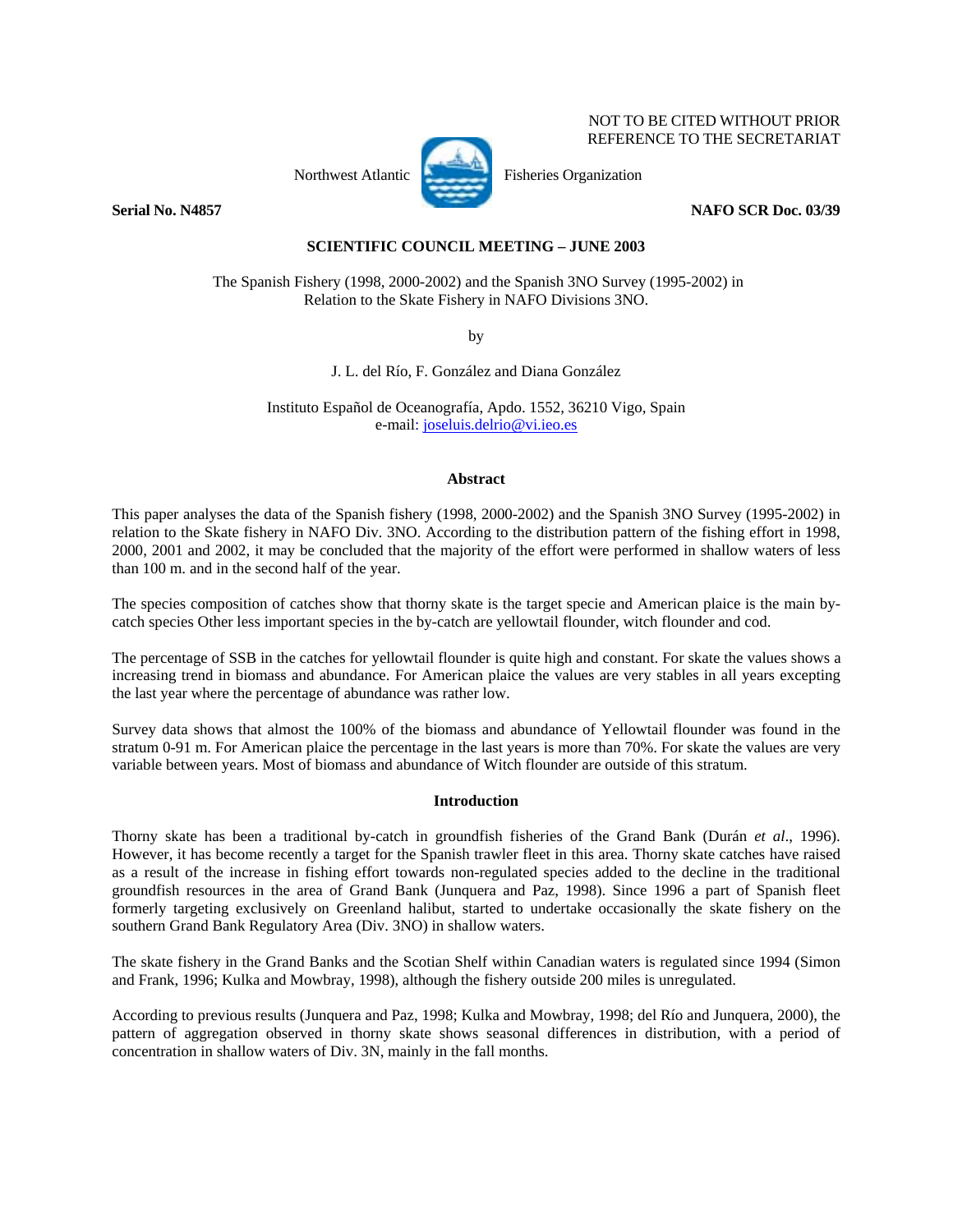## **Material and Methods**

#### **Fishery Data**

All the information on fishing effort and catches for this study was obtained from NAFO Observers on board the commercial fleet in Div. 3NO. This paper analyses a total of 3461 hauls targeting thorny skate recorded in 1998, 2000, 2001 and 2002. In the year 2002 don't have the available data of the whole year. The hauls targeting skate were identified by the criterium of use a codend mesh size larger than 220 mm (280 mm in 2002), instead of the usual of 130 mm used when targeting for others species. Observers report data on fishing hours, hauls position, mesh size used, depth, catches and discards.

Spanish scientific observers recorded data from the skate fishery in Div. 3NO in the second half of the years 1997 to 2002. Those observers provided data on fishing activity and carried out biological sampling of this species and information on by-catches of other groundfish resources. All length distributions analysed in this paper are based on the data collected by the Spanish observers. The parameters used for the length-weight relationships by species are shown in Table 1.

The maturity ogives used in this work are the following:

| Greenland halibut   | Junquera <i>et al.</i> (1999)       |
|---------------------|-------------------------------------|
| American plaice     | J. Morgan (per. com.)               |
| <b>Skate</b>        | Del Rio J.L. and S. Junguera (2000) |
| Cod                 | Saborido – Rey F. et al. (1998)     |
| Yellowtail flounder | Durán P. et al. (1999)              |

#### **Survey Data**

Spanish Surveys on NAFO Regulatory Area of Div. 3NO were initiated in 1995. Until 2001, the surveys were carried out in spring (May), on the Spanish vessel *C/V Playa de Menduiña* (338 GT and 800 HP) using bottom trawl net (type *Pedreira)*. Since that year, the *R/V Vizconde de Eza* replaced the *C/V Playa de Menduíña* as the research vessel for the survey, using bottom trawl net (type *Campelen)*.

The survey-cover depth up to 700 m in 1995, since 1998 the depth coverage was extended up to 1 400 m. Table 2 presents the maximum and minimum depths by year cover by the survey.

Biomass and abundance indices were calculated by the swept area method (Cochran, 1997), assuming catchability factor of 1.

R/V *Vizconde de Eza* replaced C/V *Playa de Menduíña* in May 2001, hence comparative fishing trials were conducted in May 2001 in order to convert the data series obtained since 1995. A series of 92 paired hauls were carried out, 90 of then were valid hauls. Mean catch, stratified mean catch, abundance, biomass and length distribution, were transformed from C/V *Playa de Menduíña* series to R/V *Vizconde de Eza* series. The method used for this transformation for skate, American plaice and yellowtail flounder is presented in SCR. Doc. 02/05 and for witch flounder in SCR Doc. 03/05.

#### **Results and Discussion**

### **Fishing effort, by-catches and CPUE of the Fishery**

The distribution of the Spanish fleet effort targeting skate in Div. 3NO by depth, as reported by the NAFO observers is presented in Table 3. According to the distribution pattern of the fishing effort in 1998, 2000, 2001 and 2002, it may be concluded that the majority of effort were performed in shallow waters of less than 100 m. Therefore we focus the analysis only in the stratum of 0-100 m of depth because is the most representative of the skate fishery.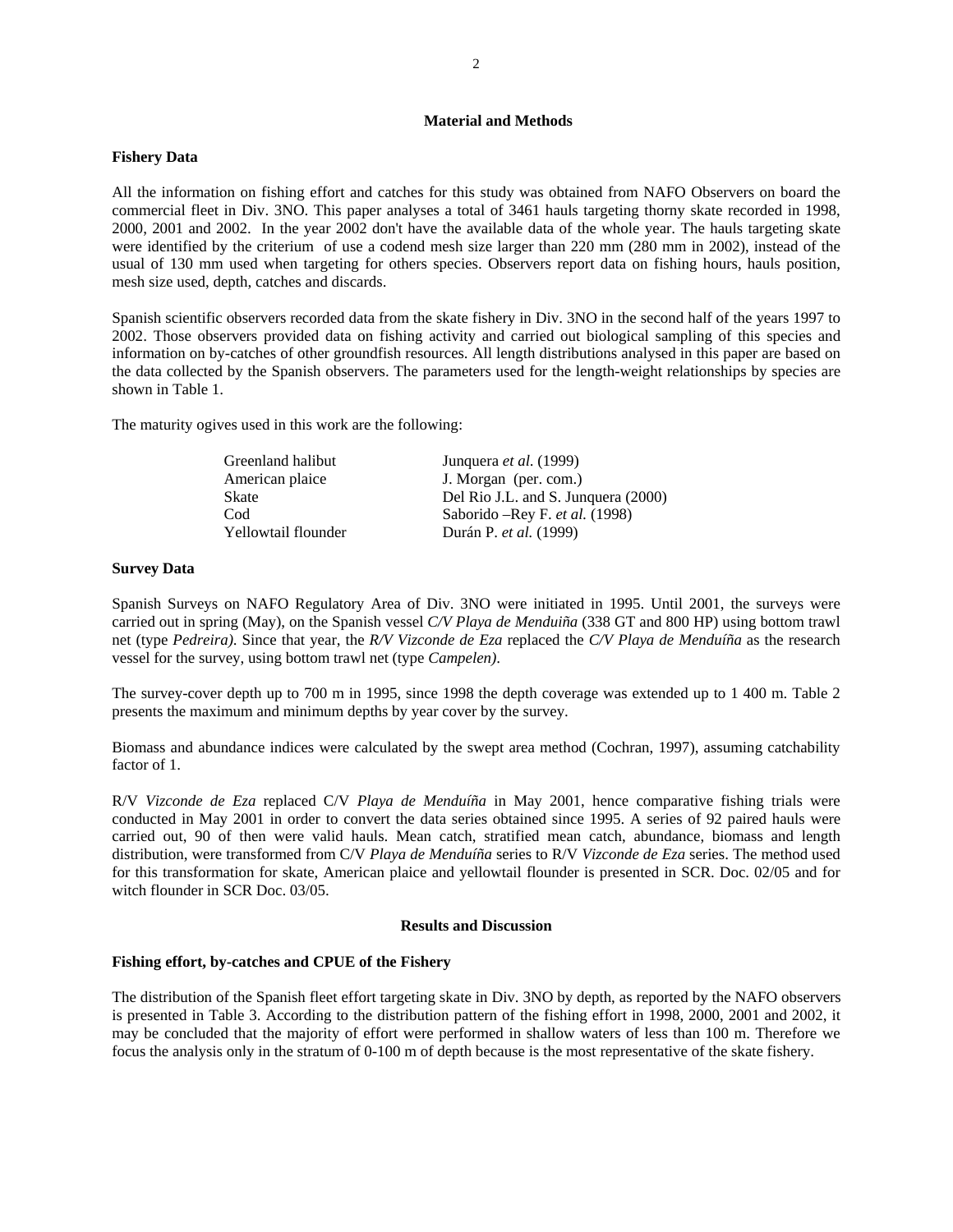Fishing effort percentage by months at depths less than 100 m in the Spanish skate fishery in Div. 3NO are shown in Table 4. Results show that more than 85% of fishing effort is performed between August and November. The highest percentages of fishing effort are found in October, with values greater than 45% in 1998, 2001 and 2002.

The species composition of catches (%) in the skate fishery at depths less than 100 m in Div. 3NO are presented in Table 5. In 1998, 2000 and 2001 the thorny skate percentage of the catches is approximately 80%, the percentage in 2002 is the highest (91.2%) for the analysed period. American plaice is the main specie in the by-catch, the percentage in the last year was the lowest of the series (5.4%). Other less important species in the by-catch are yellowtail flounder, witch flounder and cod.

The unstandardized catch rates (kg/hour) by year at depths less than 100 m are show in Table 6. The highest yield is for thorny skate, around 900 kg/h, and it is very stable for the whole period. CPUE of American plaice and yellowtail flounder are stable for the period 1998-2001 however they have rather declined in 2002. Cod and witch flounder CPUE are quite low (around 10 kg/h) and they are stable during the whole period.

### **Fishery Length Distributions**

The catches length distributions in percentage of thorny skate, American plaice, yellowtail flounder, witch flounder and cod of the Spanish skates fishery are presented in Fig. 1 to 5, respectively. Table 7 shows the proportions of SSB (in abundance and biomass) of the catches. The percentage of SSB in the catches for yellowtail flounder is more than 95%. For skate the values shows a increasing trend in biomass (from 57% to 76%) and abundance (from 34% to 53%). For American plaice the values in biomass are very stable (around 90%) in all years except the last year where the percentage was 80%. The results obtained for the Cod are very variable, probably due to the low number of samplings available.

### **Survey data**

Figure 6 and Fig. 7 show the abundance and biomass for all strata and for the stratum of <91 m. Table 8 shows the percentage of the total abundance and biomass found in the depth stratum of <91 m. Almost 100% of the biomass and abundance of Yellowtail flounder was found in the stratum 0-91 m. For American plaice the percentage in the last years is more than 70%. For skate, the values were very variable between years. Most of biomass and abundance of witch flounder are outside of this stratum.

The Survey length distributions in the stratum 0-100 m by year and specie are presented in Fig. 8 to 11. Table 9 shows the percentage of SSB in abundance and biomass for the survey. Regarding American plaice, less than 60% of the abundance is mature, in biomass this percentage is between 50 and 80%. Yellowtail flounder presents more than 90% of SSB in biomass and in abundance more than 80%.The percentage of SSB in abundance for Skate is lower than 50%, although regarding the biomass the percentage is more than 60%.

#### **References**

- Del Río, J. L. and S. Junquera. 2000. Seasonality and reproductive parameters of the thorny skate (*Raja radiata* Donovan 1808) in NAFO Division 3N. *NAFO SCR Doc*., No. 18. Serial No. N4247, 8 p.
- Durán, P., X. Paz and G. Ramilo. 1996. By-catch species in the Greenland halibut Spanish fishery (NAFO Divisions 3LM and 3NO): 1991-1994. *NAFO SCR Doc*. 96/12.
- Junquera, S. and X. Paz. 1998. Non-traditional resources: Skate fishery and survey results in Division 3NO. *NAFO SCR Doc*. 98/26. 6p.
- Kulka D.W. and Mowbray F.K. 1998. The Status of Thorny skate (*Raja radiata*), a non-traditional species in NAFO Divisions 3L, 3N, 3O and Subdivisions 3Ps. *DFO Res. Doc*. 98/131, 70 pp.

Simon, J.E. and Frank, K.T. 1996. Assessment of the Division 4VsW skate fishery. *DFO Res. Doc*. 96/105, 51 pp.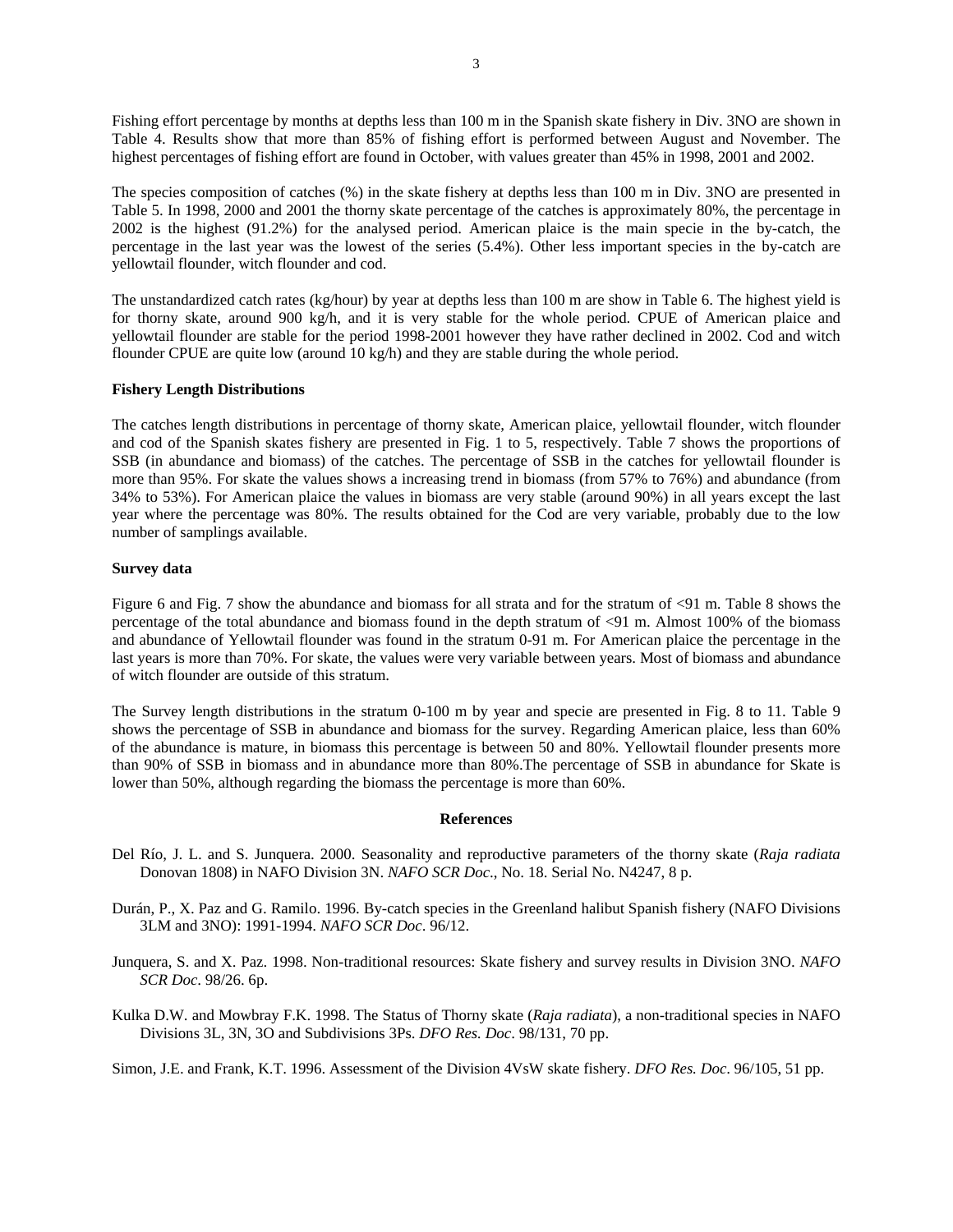- S. Junquera, A. Vázquez, E. De Cárdenas. 2000. Greenland Halibut Depth Variations of Catch-per- unit Effort, Length Composition, Mature Proportions and Associated By-catches in Division 3LMNO. *NAFO SCR Doc.*  00/67. 13 pp.
- Saborido-Rey, F. and S. Junquera. 1998. Histological assessment of the sexual maturity in cod (Gadus morhua L.) at the Flemish Cap (Nwest Atlantic). ICES J. Mar Sci. 55 (3): 515-521
- Duran P., S. Junquera and M.S. Alvarez. 2000. Yellowtail flounder length at maturity in the Grand Bank (1995- 1998*). NAFO SCR Doc.* 99/16.
- Del Río, J.L. and S. Junquera. 2001. Spanish Skate (*Raja radiata*, Donovan, 1808) Fishery in the Grand Bank (NAFO Division 3N): 1997-2000. *NAFO SCR Doc.* 01/31. 10 pp.
- Junquera, S.; E. Román; X. Paz and G. Ramilo (1999).- Changes in Greenland halibut growth, condition and fecundity in the Northwest Atlantic (Flemish Pass, Flemish Cap and southern Grand Bank). *J. Northw. Atl. Fish. Sci.* **25**: 17-28

|                | Witch    |       |        | American Yellowtail |         |
|----------------|----------|-------|--------|---------------------|---------|
| <b>Species</b> | flounder | Cod   | plaice | flounder            | Skate   |
| а              | 0.004    | 0.008 | 0.004  | 0.0071              | 0.01115 |

**b** 3.186 3.04 3.186 3.0903 2.9471

Table 1. The parameters values of the length-weight relationships used by specie

Table 2. Maximum and minimum depths cover by the 3NO Spanish Survey

Maximum and minimum depths (m) of the 3NO Spanish Survey

|                  | 1995 | 1996 | 1997 | 998 | '999 | 2000 | 2001 | 2002 |
|------------------|------|------|------|-----|------|------|------|------|
| Min. Depth $(m)$ | 42   |      | 42   | 56  | 41   | 42   | 40   | 42   |
| Max.Depth(m)     | 684  | 1135 | !263 | 390 | 381  | 1401 | 1343 | 1401 |

Table 3.- Fishing effort (%) by strata in the years 1998-2002 in the Spanish skate fishery Div. 3NO.

| Depth $(m)$ | 1998 | 2000 | 2001 | 2002 | Total |
|-------------|------|------|------|------|-------|
| $0 - 100$   | 93.3 | 87.5 | 91.6 | 94.0 | 90.7  |
| $101 - 200$ | 2.3  | 4.6  | 3.7  | 3.5  | 3.8   |
| $201 - 300$ | 1.3  | 0.2  | 1.6  | 0.1  | 0.8   |
| $301 - 400$ | 0.3  | 0.5  | 0.0  | 0.0  | 0.3   |
| $401 - 500$ | 0.2  | 0.0  | 0.3  | 0.0  | 0.1   |
| $501 - 600$ | 0.0  | 0.1  | 0.1  | 0.0  | 0.1   |
| $601 - 700$ | 0.0  | 0.0  | 0.1  | 0.0  | 0.0   |
| 701-800     | 0.2  | 0.1  | 0.1  | 0.5  | 0.2   |
| $801 - 900$ | 1.5  | 0.0  | 0.2  | 0.2  | 0.4   |
| 901-3000    | 1.0  | 7.0  | 2.3  | 1.8  | 3.8   |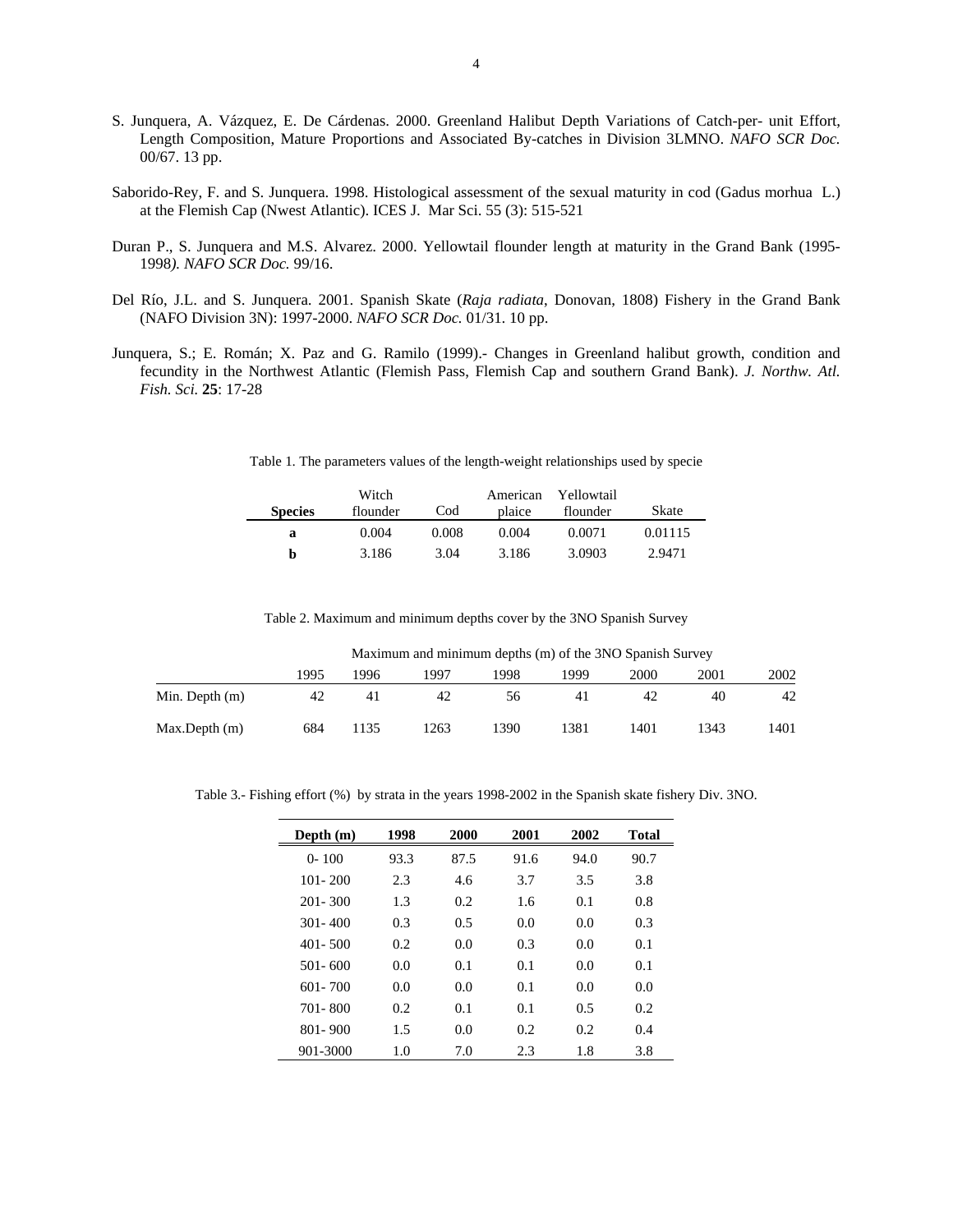| Month        | 1998 | 2000 | 2001 | 2002 | <b>TOTAL</b> |
|--------------|------|------|------|------|--------------|
| JAN.         |      |      |      | 0.1  | 0.0          |
| FEB.         |      |      |      |      |              |
| MAR.         |      |      |      |      |              |
| <b>APRIL</b> |      |      |      |      |              |
| <b>MAY</b>   |      |      | 0.1  |      |              |
| <b>JUNE</b>  |      | 0.9  | 1.8  |      | 0.9          |
| <b>JULY</b>  |      | 4.7  | 11.8 |      | 5.0          |
| AUG.         | 2.4  | 14.9 | 12.1 | 4.0  | 10.1         |
| SEPT.        | 28.6 | 23.8 | 8.3  | 20.0 | 19.9         |
| OCT.         | 46.4 | 26.7 | 54.0 | 47.9 | 41.1         |
| NOV.         | 18.9 | 28.1 | 11.2 | 24.9 | 21.4         |
| DEC.         | 3.7  | 0.7  | 0.6  | 3.1  | 1.6          |

Table 4.- Fishing effort (%) by months at depths less than 100 m in the Spanish skate fishery in Div 3NO (1998-2002).

Table 5.- Species composition (%) of the catches by year in the Spanish skate fishery in Div. 3NO at depths less than 100 m.

|                     | 1998 | 2000 | 2001 | 2002 |
|---------------------|------|------|------|------|
| $\mathrm{Cod}$      | 0.6  | 0.6  | 0.7  | 0.7  |
| Greenland halibut   | 0.0  | 0.0  | 0.0  | 0.0  |
| American plaice     | 14.1 | 11.9 | 13.8 | 5.4  |
| Thorny skate        | 77.5 | 81.2 | 79.0 | 91.2 |
| Witch flounder      | 1.0  | 0.6  | 0.4  | 1.1  |
| Yellowtail flounder | 6.7  | 5.7  | 6.0  | 1.5  |

Table 6.- CPUE (kg/h) in the Spanish skate fishery in DIV. 3NO at depths less than 100 m.

|                     | 1998  | 2000  | 2001  | 2002  |
|---------------------|-------|-------|-------|-------|
| Cod                 | 7.0   | 7.9   | 7.8   | 7.4   |
| American plaice     | 157.9 | 147.0 | 156.0 | 53.2  |
| Thorny skate        | 867.8 | 998.1 | 891.9 | 897.6 |
| Witch flounder      | 10.9  | 6.8   | 5.0   | 10.7  |
| Yellowtail flounder | 75.2  | 69.6  | 67.7  | 14.8  |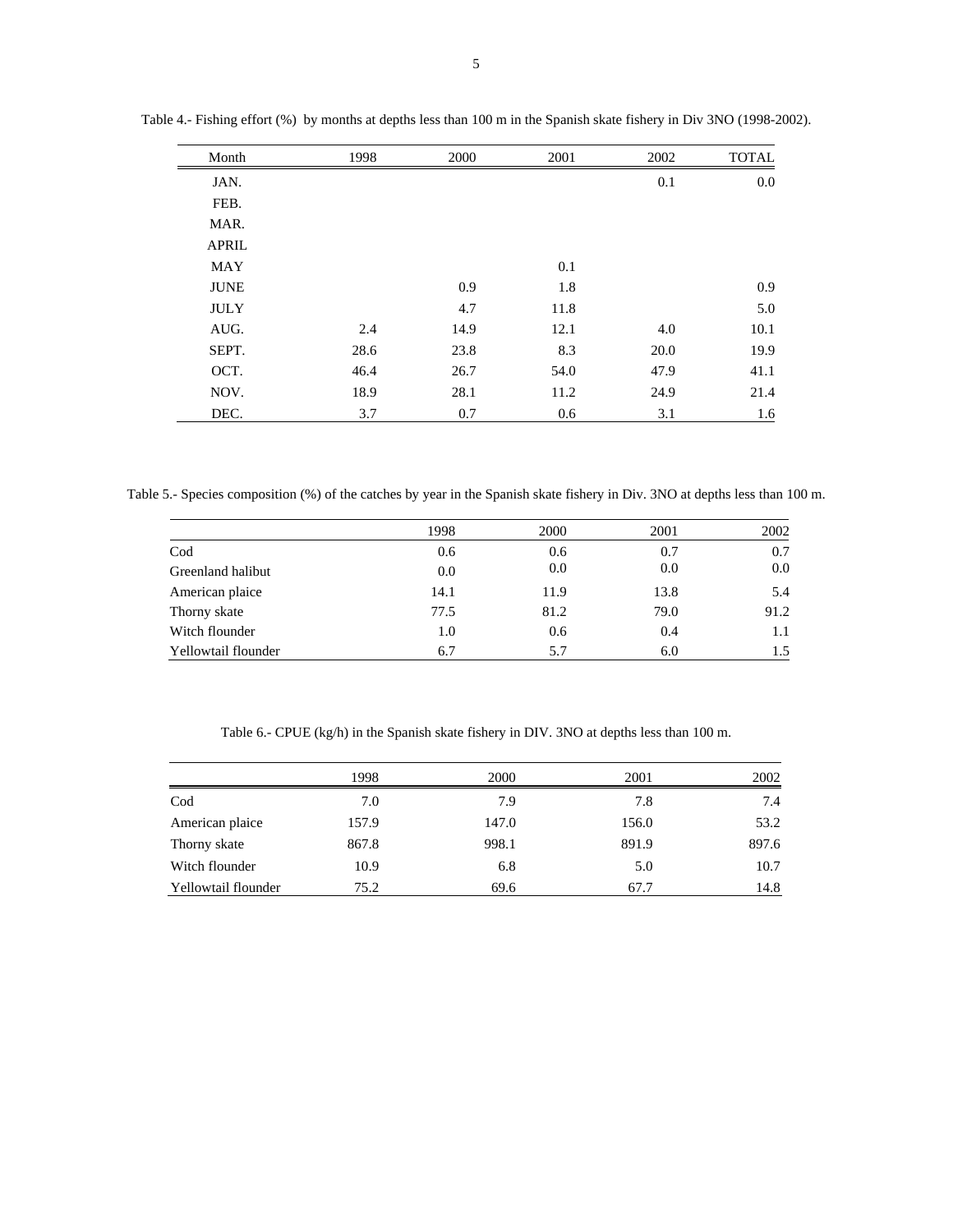| Table 7.- Proportions of the SSB (abundance and biomass) by year and species in the Spanish skate fishery catches. |  |  |  |  |  |  |  |  |
|--------------------------------------------------------------------------------------------------------------------|--|--|--|--|--|--|--|--|
|--------------------------------------------------------------------------------------------------------------------|--|--|--|--|--|--|--|--|

% SSB (Abundance) <100 m. 3NO Spanish Survey

|                        |      |      |      | $\frac{1}{2}$ of $\frac{1}{2}$ of $\frac{1}{2}$ of $\frac{1}{2}$ of $\frac{1}{2}$ of $\frac{1}{2}$ of $\frac{1}{2}$ of $\frac{1}{2}$ of $\frac{1}{2}$ of $\frac{1}{2}$ |      |      |  |
|------------------------|------|------|------|------------------------------------------------------------------------------------------------------------------------------------------------------------------------|------|------|--|
|                        | 1997 | 1998 | 1999 | 2000                                                                                                                                                                   | 2001 | 2002 |  |
| Thorny skate           | 34   |      | 42   | 46                                                                                                                                                                     | 49   | 53   |  |
| Yellowtail Flounder    | 90   | 100  | 100  | 97                                                                                                                                                                     | 99   | 96   |  |
| <b>American Plaice</b> | 76   | 84   | 85   | 84                                                                                                                                                                     | 84   | 53   |  |
| $\mathrm{Cod}$         |      |      |      | 99                                                                                                                                                                     | 26   |      |  |

% SSB (Biomass) <100 m. 3NO Spanish Survey

|                            | 1997 | 1998 | 1999 | 2000 | 2001 | 2002 |
|----------------------------|------|------|------|------|------|------|
| Thorny skate               | 57   |      | 64   | 68   | 70   | 76   |
| <b>Yellowtail Flounder</b> | 96   | 100  | 100  | 99   | 100  | 98   |
| American Plaice            | 87   | 89   | 90   | 92   | 92   | 80   |
| Cod                        |      |      |      | 100  | 35   |      |

Table 8.- Proportions of the abundance and biomass by year and specie in the depth stratum <91 m in the 3NO Spanish survey.

|                        | % Biomass <91m. 3NO Spanish Survey |      |      |      |      |      |      |      |
|------------------------|------------------------------------|------|------|------|------|------|------|------|
|                        | 1995                               | 1996 | 1997 | 1998 | 1999 | 2000 | 2001 | 2002 |
| Yellowtail Flounder    | 99                                 | 100  | 100  | 100  | 100  | 100  | 100  | 100  |
| <b>American Plaice</b> | 65                                 | 69   | 41   | 67   | 76   | 74   | 76   | 79   |
| Thorny skate           | 67                                 | 73   | 45   | 39   | 89   | 83   | 76   | 54   |
| Witch flounder         |                                    |      |      |      | 29   | 34   |      |      |

% Abundance <91m. 3NO Spanish Survey

|                        | 1995 | 1996    | 1997 | 1998    | 1999 | 2000 | 2001 | 2002 |
|------------------------|------|---------|------|---------|------|------|------|------|
| Yellowtail Flounder    | 100  | 100     | 100  | 100     | 100  | 100  | 100  | 100  |
| <b>American Plaice</b> | 64   | 67      | 40   | 64      | 73   |      | 80   | 71   |
| Thorny skate           | 85   | no data | 58   | no data | 88   | 79   |      | 46   |
| Witch flounder         |      | no data |      |         |      | 26   |      | 4    |

Table 9.- Proportions of the SSB (abundance and biomass) by year and specie in the Spanish 3NO Survey.

% SSB (Abundance) <100 m. 3NO Spanish Survey

|                     | 1997         | 998 | 1999 | 2000 | 2001 | 2002 |
|---------------------|--------------|-----|------|------|------|------|
| Thorny skate        | 28           |     |      |      |      | 46   |
| Yellowtail Flounder |              |     | 85   | 85   | 86   | 88   |
| American Plaice     | $\mathbf{v}$ |     | 56   | 47   |      | 19   |

% SSB (Biomass) <100 m. 3NO Spanish Survey

|                            | 1997 | 1998 | 1999 | 2000 | 2001 | 2002 |
|----------------------------|------|------|------|------|------|------|
| Thorny skate               | 62   |      | 60   | 68   | 67   | 77   |
| <b>Yellowtail Flounder</b> | 82   | 92   | 93   | 94   | 94   | 96   |
| American Plaice            |      |      | 73   | 79   | 66   | 53   |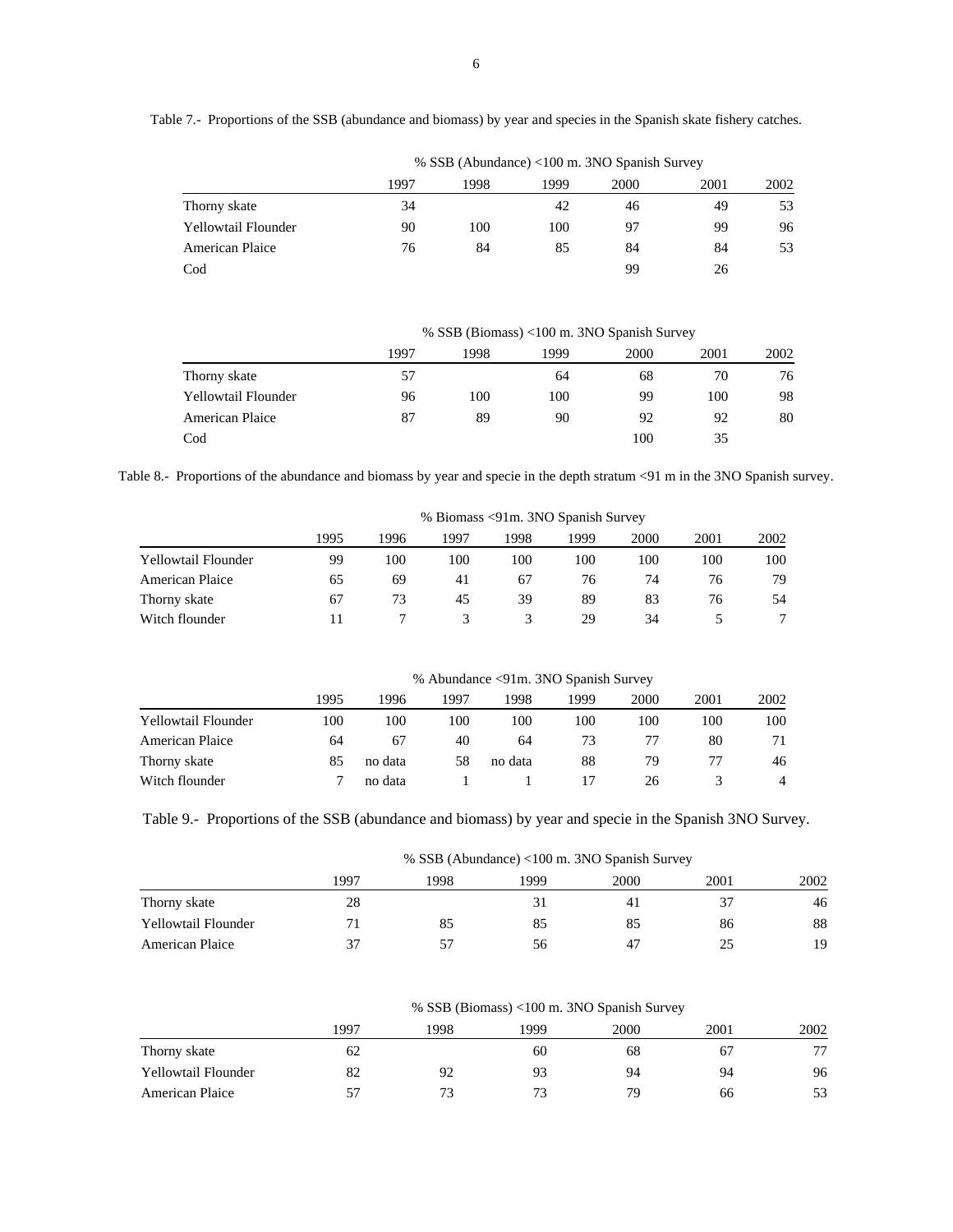

Fig. 1. Length frequencies (%) by year of the thorny skate in the Spanish commercial catches (NAFO Div. 3NO) at depths less than 100 m: 1997-2002. The vertical line represents the size at maturity.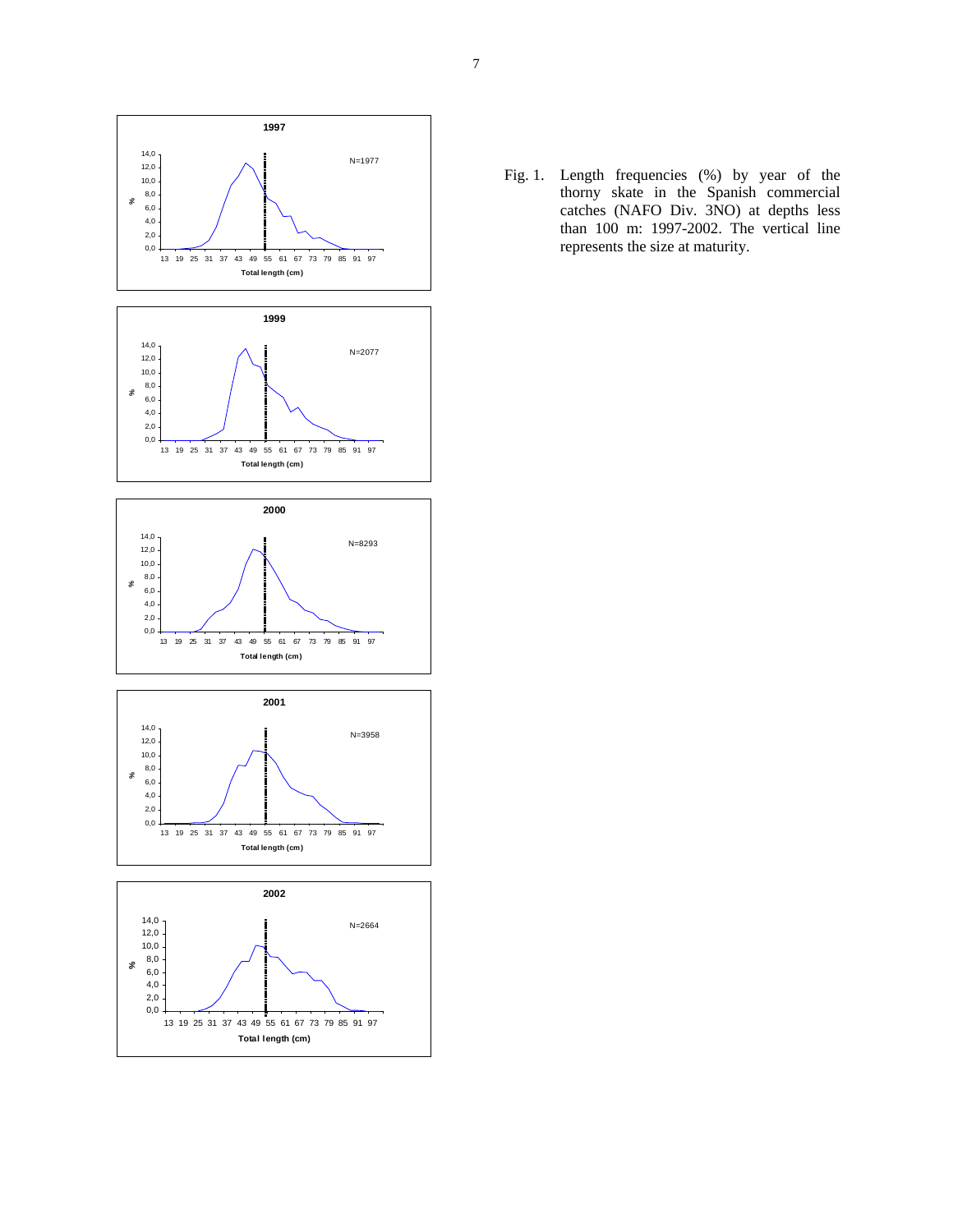

Fig. 2. Length frequencies (%) by year of the American plaice in the Spanish commercial catches (NAFO Div. 3NO) at depths less than 100 m: 1997- 2002.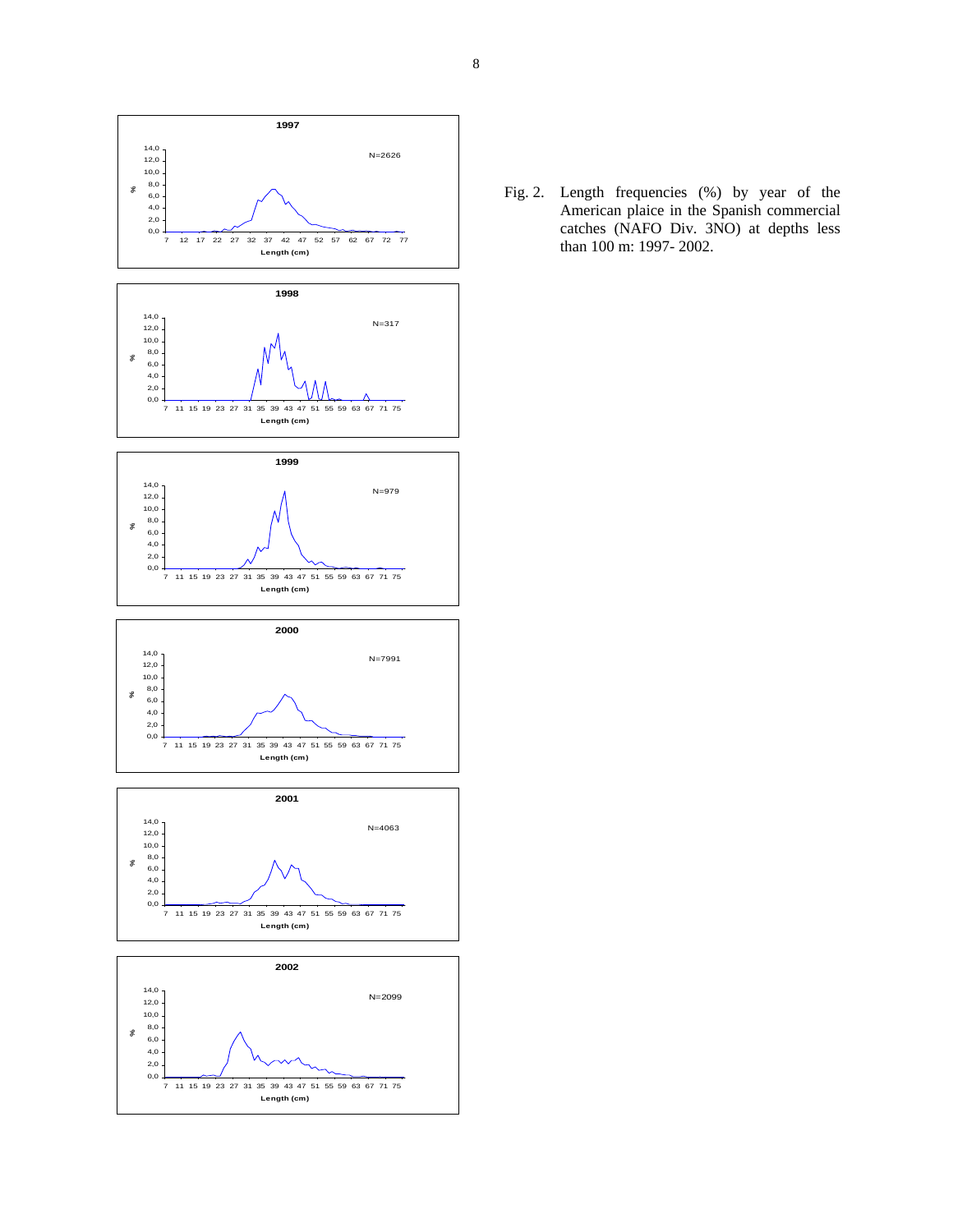

Fig. 3. Length frequencies (%) by year of the yellowtail flounder in the Spanish commercial catches (NAFO Div. 3NO) at depths less than 100 m: 1997- 2002.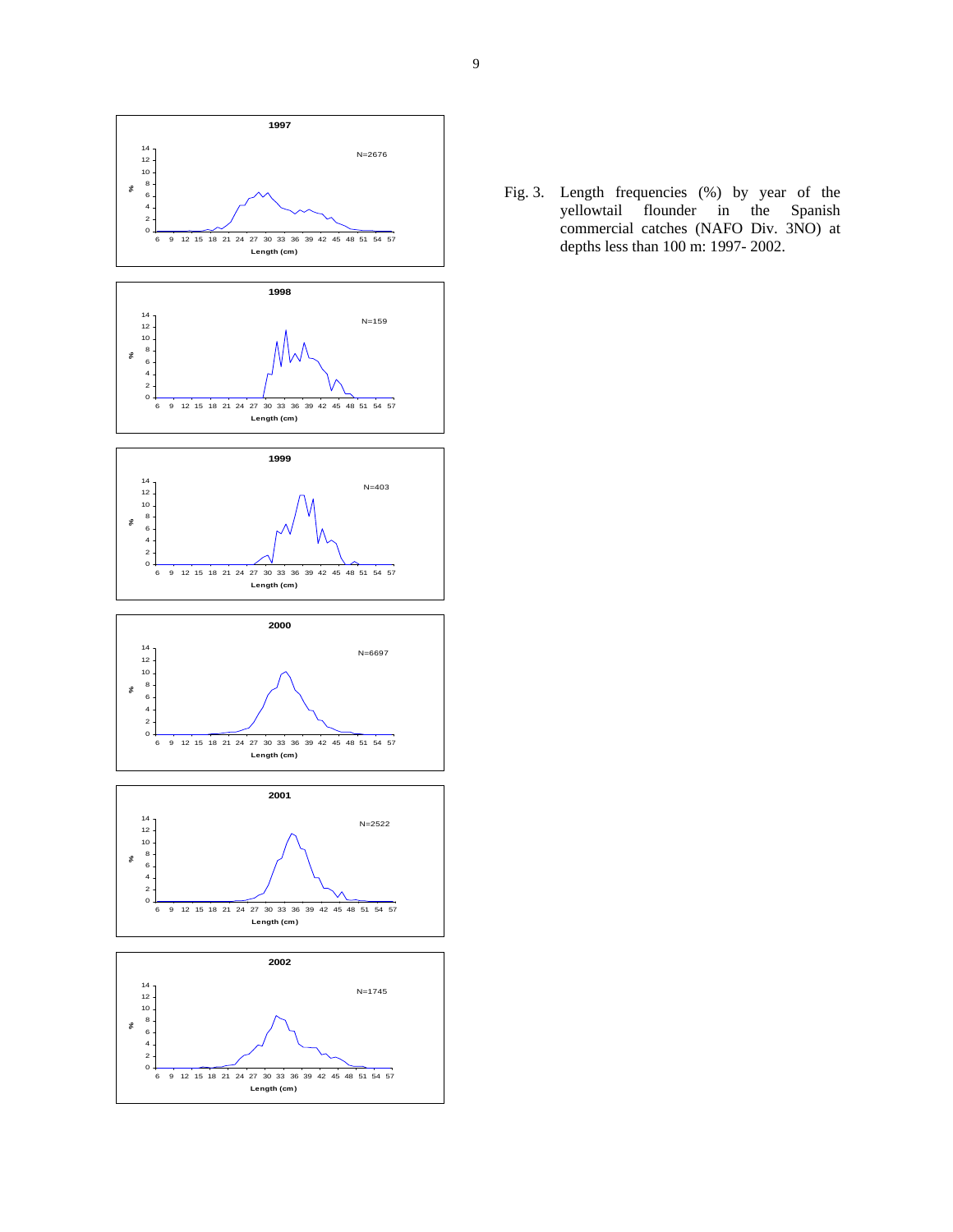

Fig. 4. Length distribution (%) by year of the witch flounder in the Spanish commercial catches (NAFO Div. 3NO) at depths less than 100 m: 2000 and 2001.



Fig. 5. Length distribution (%) by year of the cod in the Spanish commercial catches (NAFO Div. 3NO at depths less than 100 m): 2000 and 2001.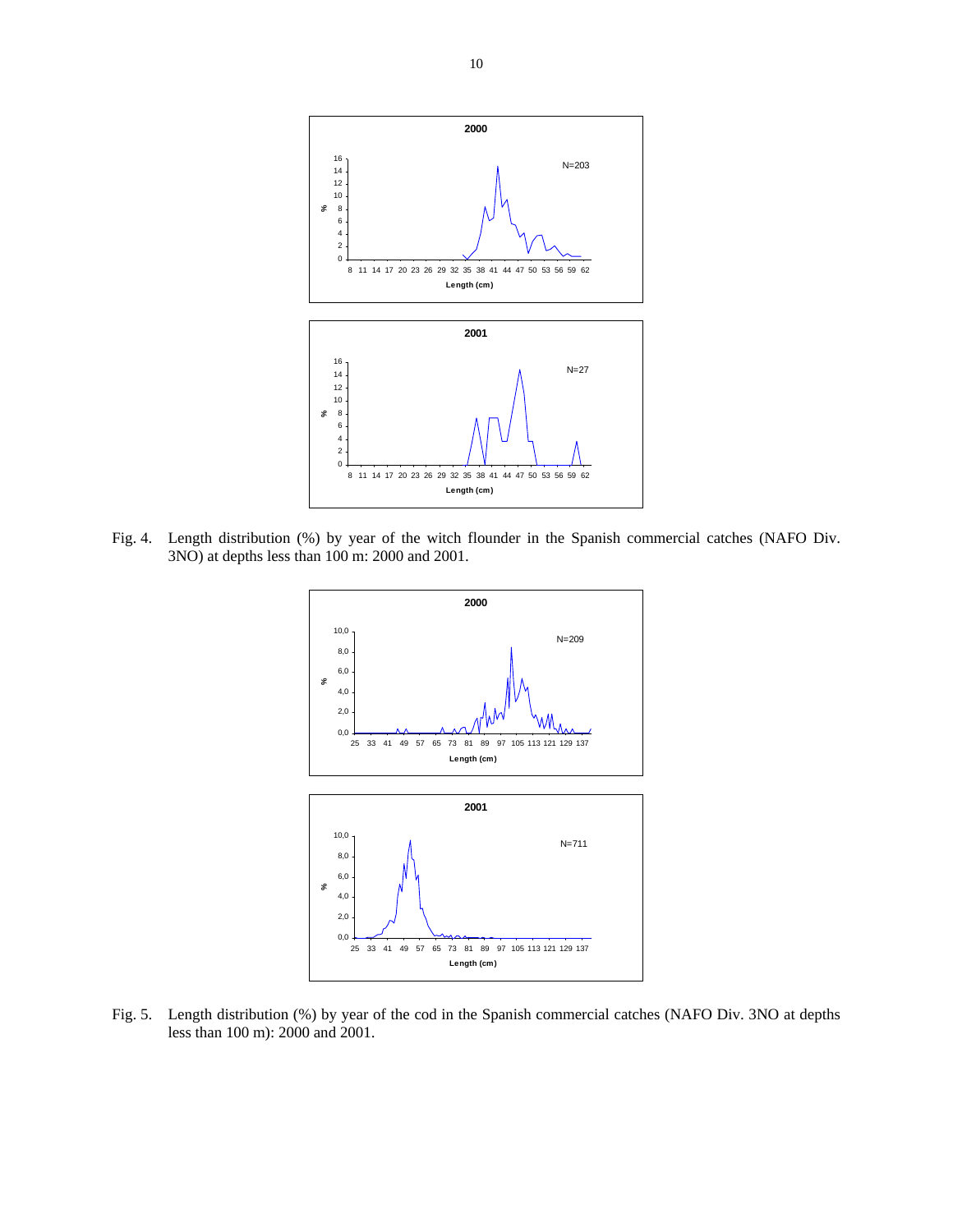

Fig. 6. Abundance in all strata and in the strata of <91 of the Spanish 3NO Survey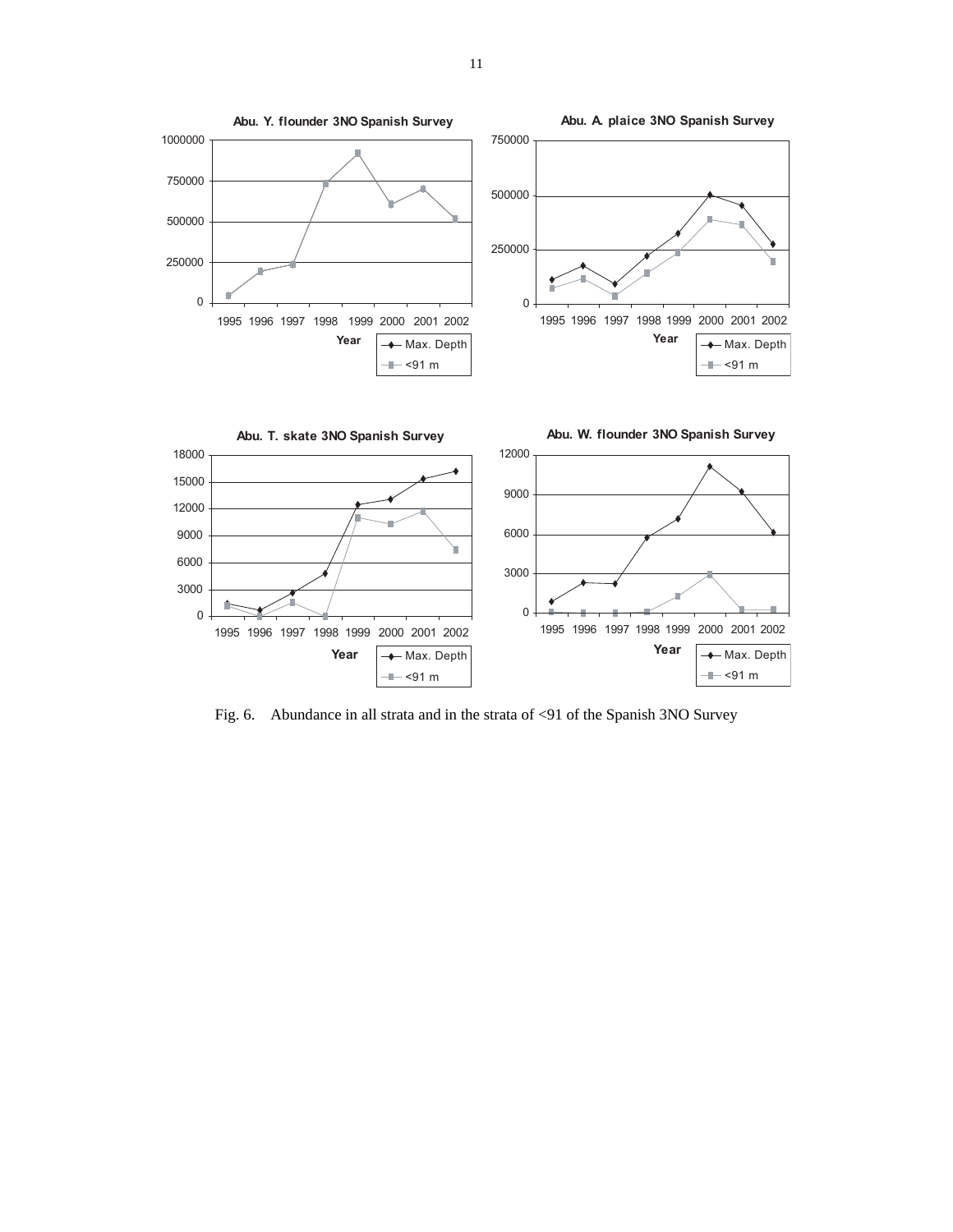



Fig. 7. Biomass in all strata and in the strata of <91 of the Spanish 3NO Survey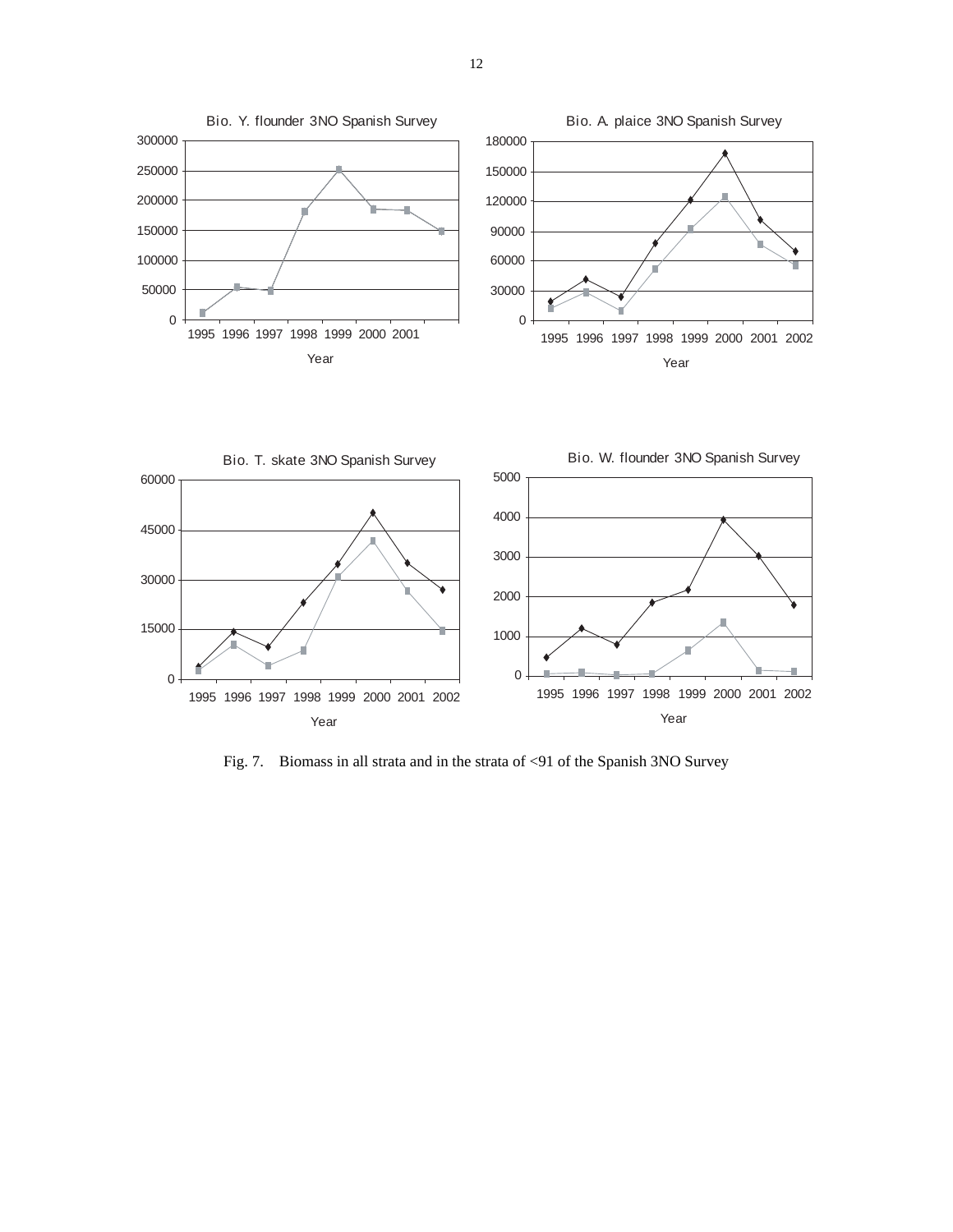

Fig. 8. Length frequencies (%) by year of the American plaice in the Spanish spring bottom trawl surveys (NAFO Div. 3NO): 1997- 2002.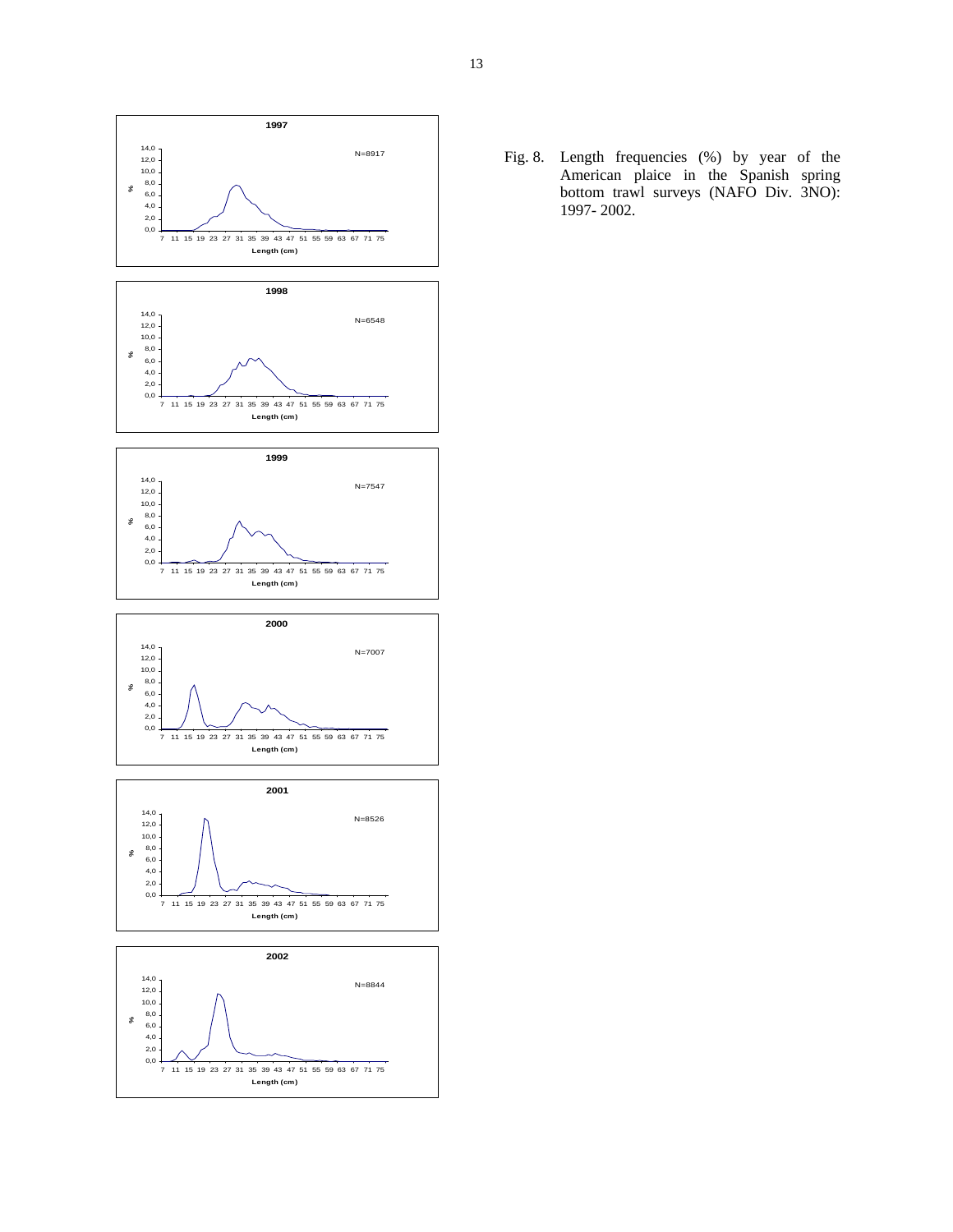

Fig. 9. Length distribution (%) by year of the yellowtail flounder in the Spanish spring bottom trawl surveys (NAFO Div. 3NO): 1997- 2002.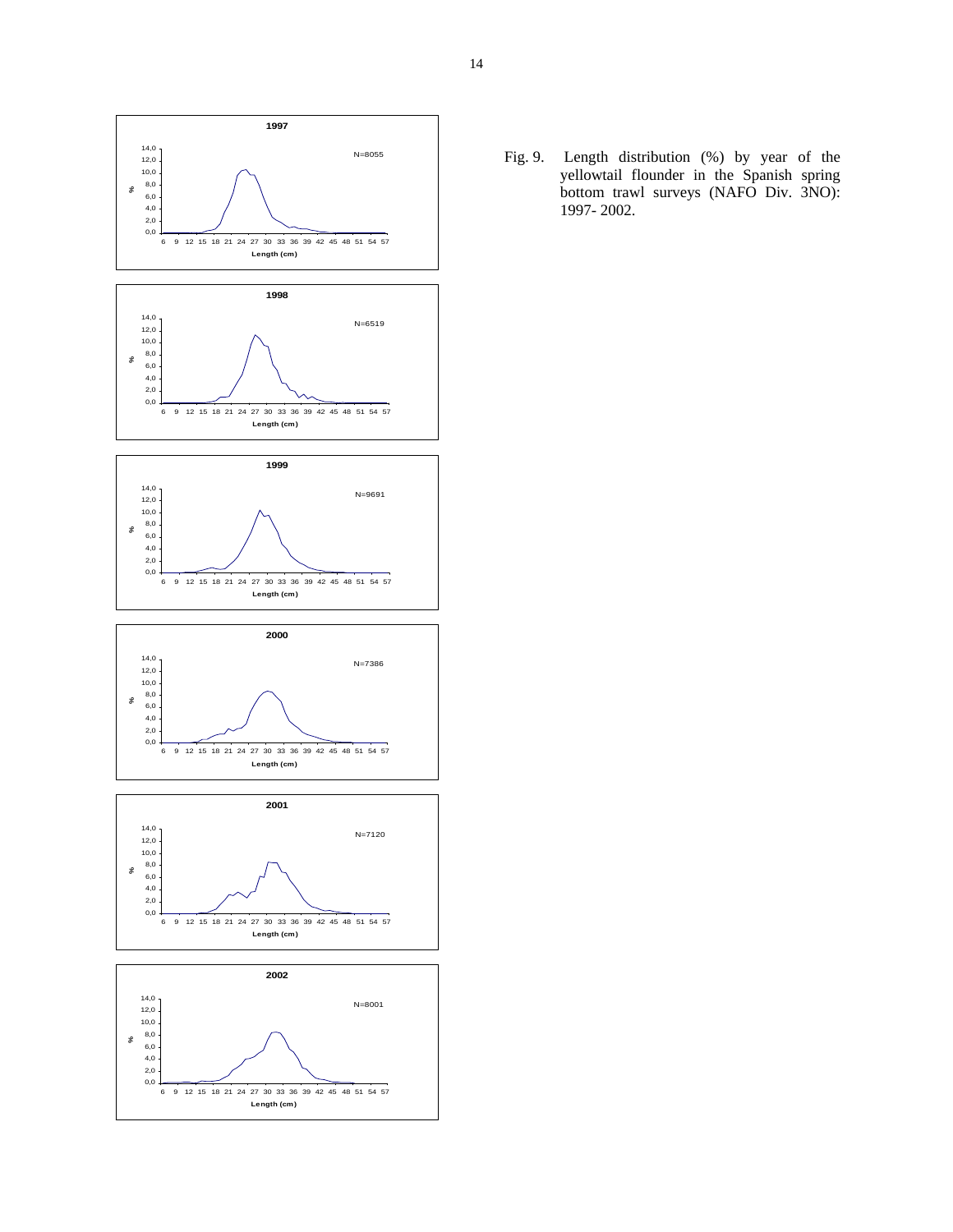

Fig. 10. Length frequencies (%) by year of the thorny skate in the Spanish spring bottom trawl surveys (NAFO Div. 3NO): 1997- 2002.